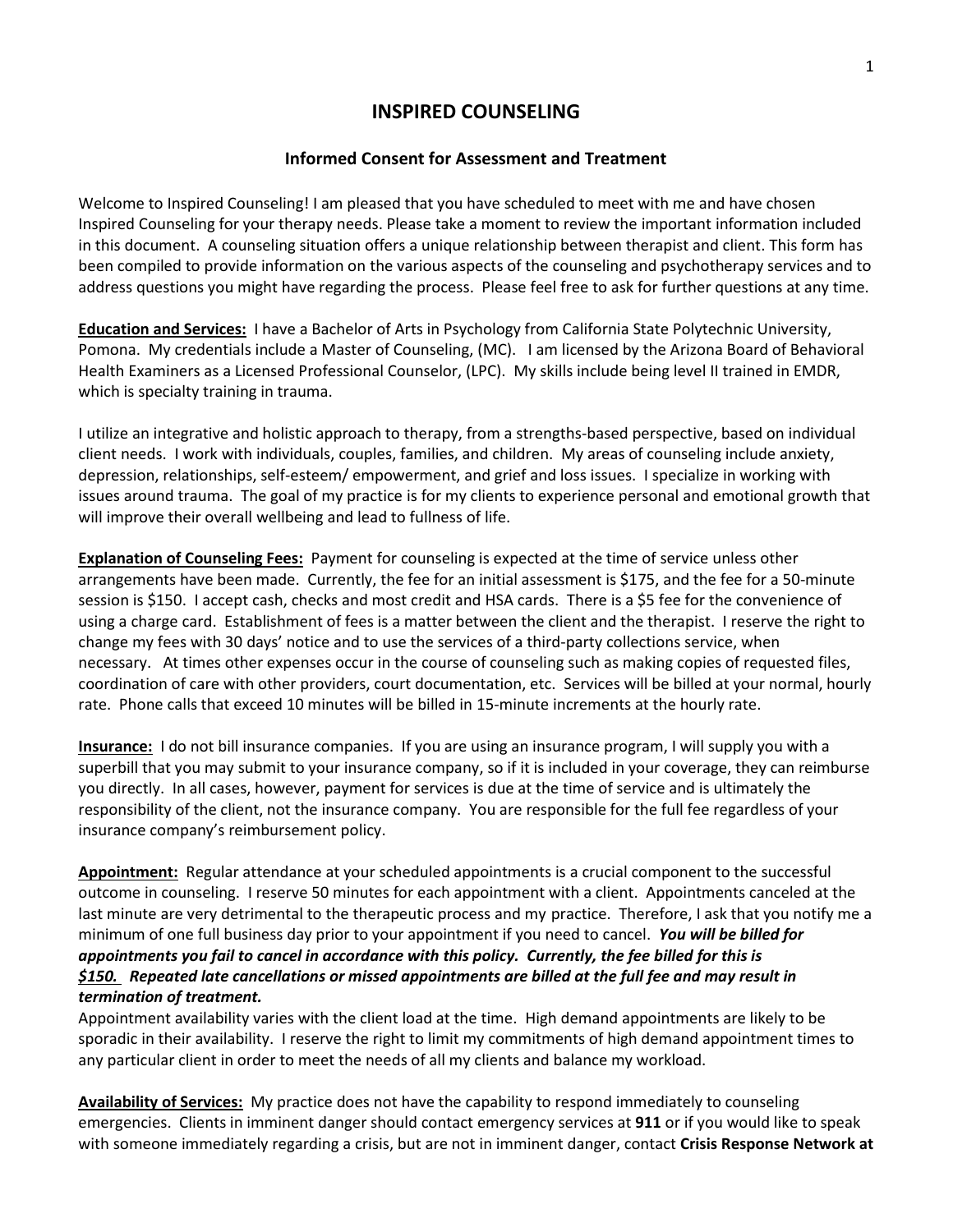**602-222-9444**, or **La Frontera - EMPACT at 480-784-1500** for 24 hour crisis services Established clients with an urgent need to make contact with me may call me on my cell phone, but an immediate response in not guaranteed. A quick or immediate response in one situation does not constitute a commitment of rapid response in another situation.

**Privacy, confidentiality, and records:** Customarily, all communication and records created in this process of counseling are held in the strictest confidence. However, there are numerous exceptions to confidentiality defined in the state and federal statutes. These would include but are not limited to: a real or potential life or death emergency, risk of harm to self or others, when the court issues a court order, or when child/elder abuse or neglect is involved. Keep in mind that records are accessed by properly executed written releases, subpoena, or court order consistent with federal law. Records are in the custody of this licensed health professional and will remain in her confidential care. In order to access your record, there must be a signed release from all identified clients who initially started counseling. A request needs to be made in writing with 14 days' notice. I also participate in a process where selected cases are discussed with other professional colleagues to facilitate my continued professional growth and to get you the benefit of a variety of professional experts. While no identifying information is released in this peer consultation process, the dynamics of the problems and the people are discussed along with the treatment approaches and methods.

To currently locate or access medical records with Inspired Counseling, please contact Lisa Watson at: 8114 E. Cactus Rd., Ste # 240, Scottsdale, AZ 85260. Records are retained for six years after the last date an adult client received the professional services. In the case of a minor client, records are retained the later of: three years after a child client's eighteenth birthday or six years after the last date of professional services. Records are stored in a secure area not accessible to anyone other than this Therapist and/or a qualified designee. Records are disposed of after the stated period of retention are shredded and/or incinerated.

**Electronics:** It is important to be aware that computers, cell phones, and email in particular, are vulnerable to unauthorized access. Please notify me if you choose to avoid or limit, in any way, the use of any or all communication devices such as email, cell phone/text or faxes. Otherwise, please note if you communicate any confidential or private information through these modalities that you have made the decision to take the risk that these communications may be intercepted. While reasonable back up security and other safeguards are in place, there is always some risk of inadvertent disclosure of information that comes with using these devices. By signing this informed consent, you agree to accept the risk of disclosure that comes with communication tools being intercepted.

**Purpose, limitations, and risks of treatment:** Counseling, like most endeavors in the helping professions, is not an exact science. While the ultimate purpose of counseling is to reduce your distress through a process of personal change, through a process of assessment, exploration and interventions, there are no guarantees that the treatment provided will yield positive or intended results. Moreover, the process of counseling usually involves working through difficult personal issues that can result in some emotional or psychological pain for the client. Attempting to resolve concerns that brought you to therapy may result in changes that were not originally intended. Psychotherapy may result in decisions about changing behaviors, employment, substance use, schooling, housing, relationships, or virtually any other aspect of your life. Sometimes a decision that is positive for one family member is viewed quite negatively by another family member. Change will sometimes be easy and swift, but more often it will be slow and even frustrating at times. There is no guarantee that psychotherapy will yield positive or intended results. In the case of marriage and family counseling, interpersonal conflict can increase as we discuss family issues. Clients that present in counseling with sexually abusive or violent behaviors or certain personality disorders as their primary problem will be referred to other professionals or programs that specialize in these areas. I reserve the right to refer a client to another therapist or appropriate resource at any time if the needs in therapy are out of the scope of my practice.